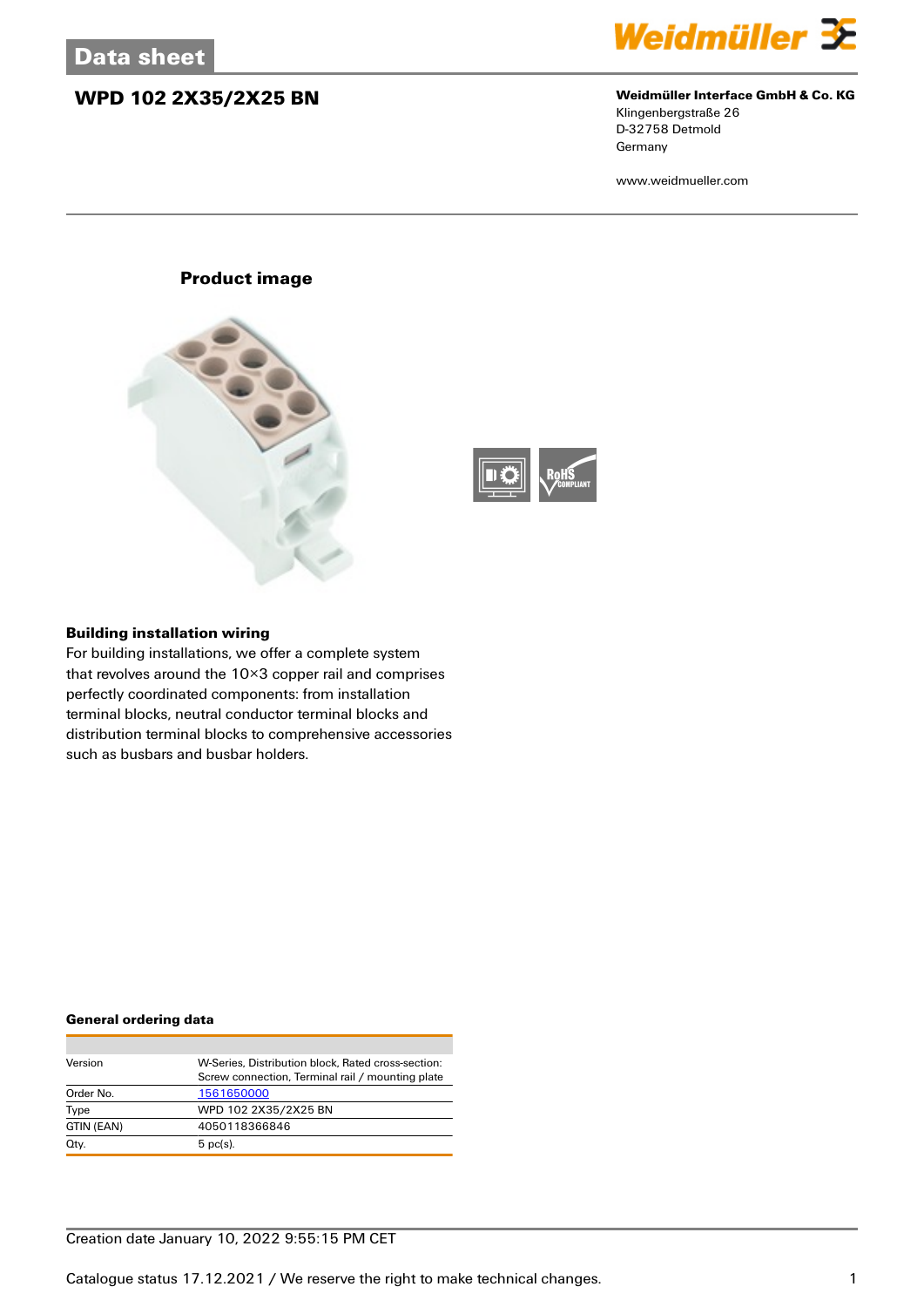**Technical data**

## **WPD 102 2X35/2X25 BN Weidmüller Interface GmbH & Co. KG**



Klingenbergstraße 26 D-32758 Detmold Germany

www.weidmueller.com

| <b>Dimensions and weights</b>                     |                                           |                                   |                  |
|---------------------------------------------------|-------------------------------------------|-----------------------------------|------------------|
|                                                   |                                           |                                   |                  |
| Depth                                             | 49.3 mm                                   | Depth (inches)                    | 1.941 inch       |
| Height                                            | 55.4 mm                                   | Height (inches)                   | 2.181 inch       |
| Width                                             | 22.2 mm                                   | Width (inches)                    | 0.874 inch       |
| Net weight                                        | 92 <sub>g</sub>                           |                                   |                  |
| <b>Temperatures</b>                               |                                           |                                   |                  |
| Storage temperature                               | $-25 °C55 °C$                             | Continuous operating temp., min.  | -50 $^{\circ}$ C |
| Continuous operating temp., max.                  | 130                                       |                                   |                  |
| <b>Environmental Product Compliance</b>           |                                           |                                   |                  |
|                                                   |                                           |                                   |                  |
| <b>REACH SVHC</b>                                 | Lead 7439-92-1                            |                                   |                  |
| <b>Material data</b>                              |                                           |                                   |                  |
| Material                                          | Wemid                                     | Colour                            | brown            |
| UL 94 flammability rating                         | $V-0$                                     |                                   |                  |
| <b>System specifications</b>                      |                                           |                                   |                  |
|                                                   |                                           |                                   |                  |
| Version                                           | Screw connection                          | End cover plate required          | No               |
| Number of potentials                              | 1                                         | Number of levels                  | 1                |
| Number of clamping points per level               | 2                                         | Number of potentials per tier     | 1                |
| Levels cross-connected internally                 | Yes                                       | PE connection                     | No               |
| N-function<br><b>PEN</b> function                 | No<br>No                                  | PE function                       | No               |
| <b>Additional technical data</b>                  |                                           |                                   |                  |
|                                                   |                                           |                                   |                  |
| Installation advice                               | Terminal rail / mounting<br>plate         | Open sides                        | closed           |
| Snap-on                                           | Yes                                       | Type of mounting                  | Snap-on          |
| With snap-in pegs                                 | Yes                                       |                                   |                  |
| <b>Conductors for clamping (rated connection)</b> |                                           |                                   |                  |
| <b>Connection direction</b>                       | on side                                   | Type of connection                | Screw connection |
| General                                           |                                           |                                   |                  |
|                                                   |                                           |                                   |                  |
| Installation advice                               | Terminal rail / mounting<br>plate         | Number of poles                   | 1                |
| <b>Standards</b>                                  | IEC 60947-7-1, IEC<br>61238-1, VDE 0603-2 |                                   |                  |
| <b>Rating data</b>                                |                                           |                                   |                  |
| Rated voltage                                     | 1,000                                     |                                   | 1,000 V AC       |
| Rated DC voltage                                  | 1,000 V DC                                | Rated AC voltage<br>Rated current | 202 A            |
| <b>Standards</b>                                  | IEC 60947-7-1, IEC                        |                                   |                  |
|                                                   | 61238-1, VDE 0603-2                       |                                   |                  |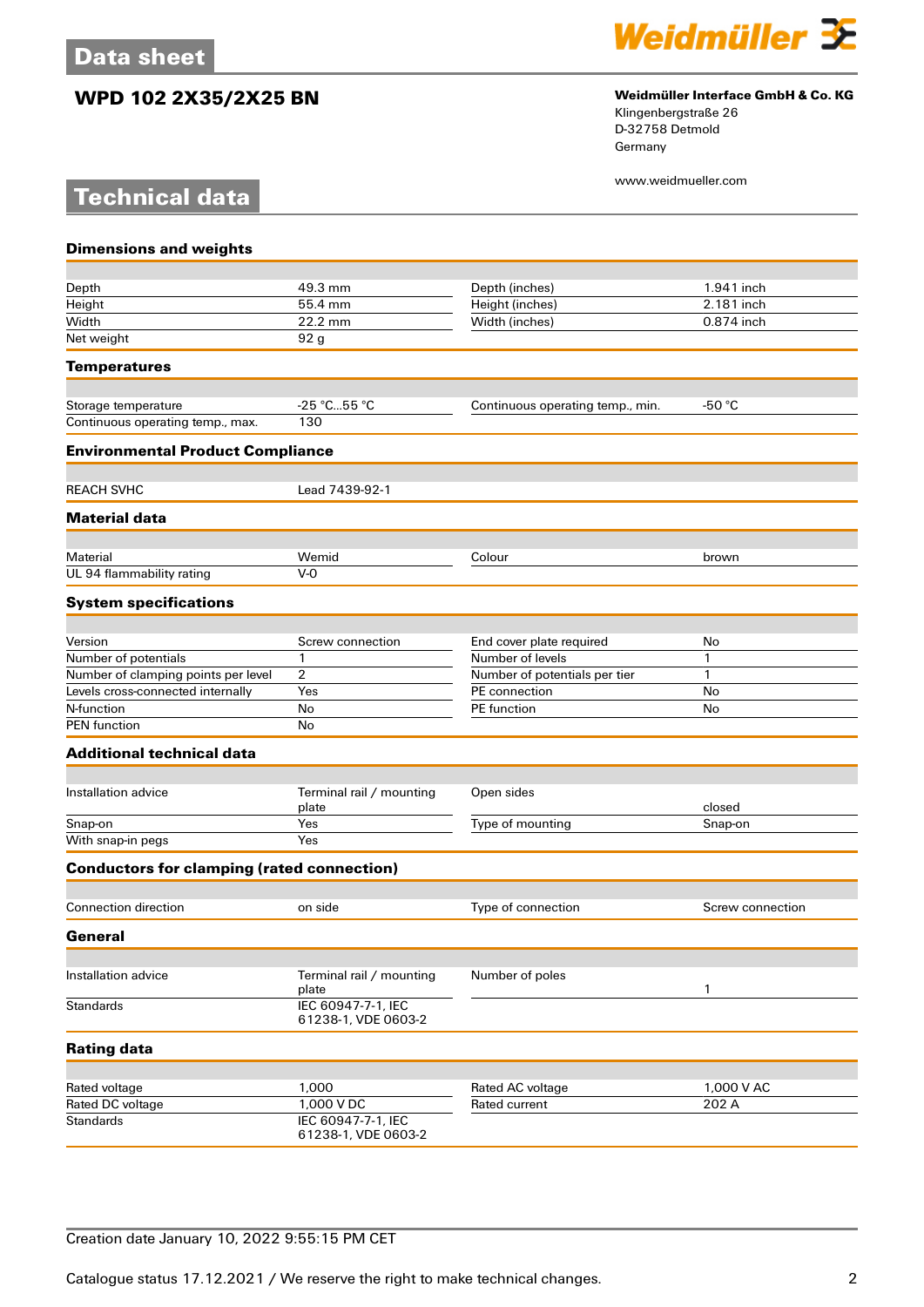## **WPD 102 2X35/2X25 BN Weidmüller Interface GmbH & Co. KG**

# **Technical data**



# Klingenbergstraße 26

D-32758 Detmold Germany

www.weidmueller.com

| <b>UL rating data</b>            |                                                               |                 |             |  |
|----------------------------------|---------------------------------------------------------------|-----------------|-------------|--|
|                                  |                                                               |                 |             |  |
| Certificate No. (cURus)          | E60693                                                        |                 |             |  |
| <b>Classifications</b>           |                                                               |                 |             |  |
|                                  |                                                               |                 |             |  |
| <b>ETIM 6.0</b>                  | EC000897                                                      | <b>ETIM 7.0</b> | EC000897    |  |
| <b>ETIM 8.0</b>                  | EC000897                                                      | ECLASS 9.0      | 27-14-11-20 |  |
| ECLASS 9.1                       | 27-14-11-20                                                   | ECLASS 10.0     | 27-14-11-20 |  |
| ECLASS 11.0                      | 27-14-11-20                                                   |                 |             |  |
| <b>Approvals</b>                 |                                                               |                 |             |  |
|                                  |                                                               |                 |             |  |
| Approvals                        |                                                               |                 |             |  |
|                                  |                                                               | DNV             |             |  |
|                                  |                                                               |                 |             |  |
| <b>ROHS</b>                      | Conform                                                       |                 |             |  |
| <b>UL File Number Search</b>     | E60693                                                        |                 |             |  |
| <b>Downloads</b>                 |                                                               |                 |             |  |
|                                  |                                                               |                 |             |  |
| Approval/Certificate/Document of | <b>CB Certificate</b>                                         |                 |             |  |
| Conformity                       | <b>EAC</b> certificate                                        |                 |             |  |
|                                  | <b>VDE Certificate</b>                                        |                 |             |  |
|                                  | <b>VDE Certificate</b>                                        |                 |             |  |
|                                  | <b>DNV Certificate</b><br><b>CE Declaration of Conformity</b> |                 |             |  |
|                                  | <b>CE Declaration of Conformity all terminals</b>             |                 |             |  |
| <b>Engineering Data</b>          | <b>CAD data - STEP</b>                                        |                 |             |  |
| <b>Engineering Data</b>          | <b>EPLAN, WSCAD</b>                                           |                 |             |  |
| <b>User Documentation</b>        | <b>StorageConditionsTerminalBlocks</b>                        |                 |             |  |
|                                  | DATA SHEET WPD 102                                            |                 |             |  |

Catalogues Catalogues [Catalogues in PDF-format](http://catalog.weidmueller.com/assets/LINK/Catalog.html)

**Brochures**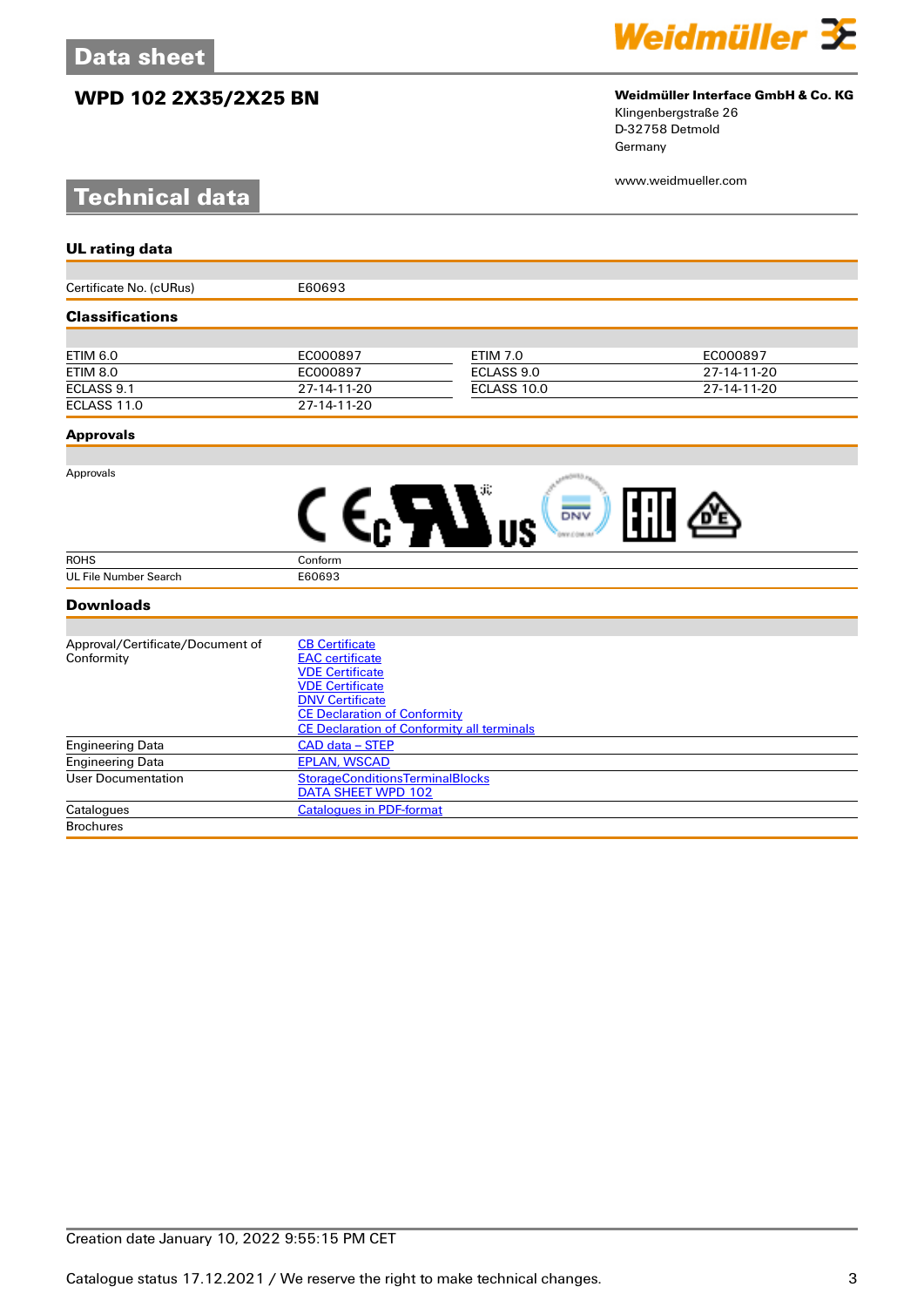# **WPD 102 2X35/2X25 BN Weidmüller Interface GmbH & Co. KG**

# **Drawings**



Klingenbergstraße 26 D-32758 Detmold Germany

www.weidmueller.com

 $\bigodot \hspace{-0.5em}\begin{array}{c}\hspace{-0.5em}35 \hspace{-0.5em}\mod\hspace{-0.2em} 35 \hspace{-0.5em}\mod\hspace{-0.2em} 35\,mm^2\\ \hspace{-0.5em}\bigodot \hspace{-0.5em}\bigodot \hspace{-0.5em}\bigodot \hspace{-0.5em}\bigodot \hspace{-0.5em}\bigodot \hspace{-0.5em}\mod\hspace{-0.2em} 35 \hspace{-0.5em}\mod\hspace{-0.2em} 35\,mm^2\\ \hspace{-0.5em}\text{25 mm}^2 \hspace{-0.5em}\mod\hspace{-$ 

Catalogue status 17.12.2021 / We reserve the right to make technical changes. 4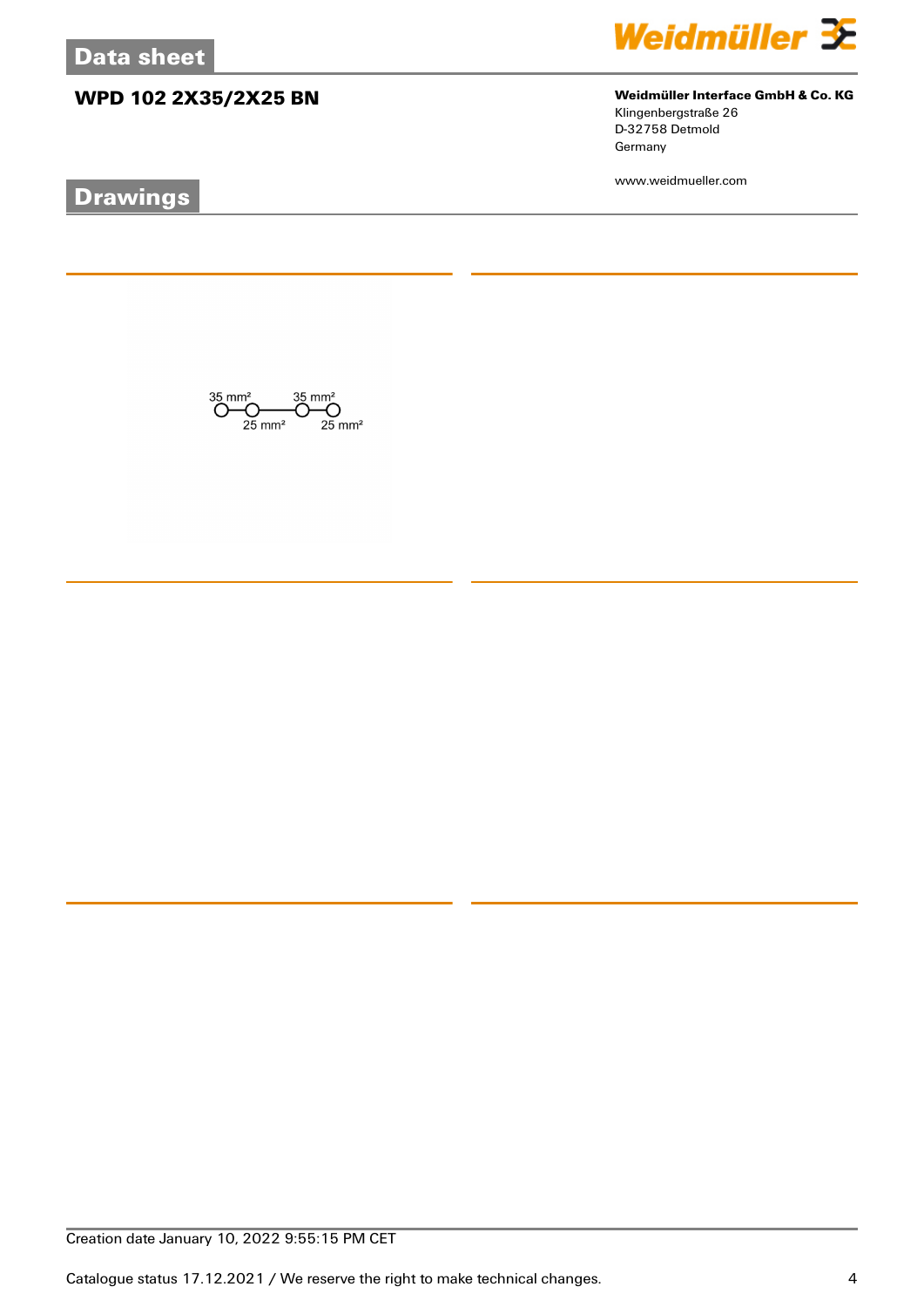Width / Height / Depth max. current / max. conductor

max. clamping range

**Technical data** 

for wire cross-section

Rated data Rated voltage

Rated current

Approvals

Solid / Stranded

Flexible with ferrule

**Tightening torque** 

**Note** 

Stripping length / Blade size

### **W-Series** WPD 401 2X25/2X16 4XGY



Rated impulse withstand voltage / Pollution severity Overvoltage category / UL 94 flammability rating

**Clamped conductors (H05V/H07V)** 



| 22.2 / 49.3 / 55.7 |                                                                   |
|--------------------|-------------------------------------------------------------------|
| 125/35             | $35$ mm <sup>2</sup><br>$25 \text{ mm}^2$<br>$25$ mm <sup>2</sup> |
| -- --              |                                                                   |

# IEC 60947-7-1, DIN EN 0603-3-1

 $A/mm<sup>2</sup>$ 

mm<sup>2</sup>

 $\overline{\mathsf{v}}$ 

 $\overline{A}$ 

 $mm<sup>2</sup>$ 

 $\rm mm^2$ 

 $\mathrm{mm}^2$ 

 $mm<sup>2</sup>$ 

 $mm<sup>2</sup>$ 

 $mm/-$ 

 $mm/-$ 

 $Nm$ 

 $35 \text{ mm}^2$ 

 $35\;\mathrm{mm}^2$ 

 $25\;\mathrm{mm}^2$ 

 $35\;\mathrm{mm}^2$ 

 $25 \text{ mm}^2$ 

 $35 \text{ mm}^2$ 

 $25 \text{ mm}^2$ 

| IEC       | UL      | CSA     | <b>EN 60079-7</b> |  |
|-----------|---------|---------|-------------------|--|
| 1000      | 600     | 600     |                   |  |
| 125       | 115     | 125     |                   |  |
| 35        | AWG 142 | AWG 142 |                   |  |
| 8 kV / 3  |         |         |                   |  |
| III / V-N |         |         |                   |  |

|         | <b>Rated connection</b>                |  |  |  |
|---------|----------------------------------------|--|--|--|
| 435/435 |                                        |  |  |  |
| 435/435 |                                        |  |  |  |
| 25 25   |                                        |  |  |  |
| 25 25   |                                        |  |  |  |
|         | 22 / M6 (+/- PZ2)                      |  |  |  |
|         | 18 / M6 (+/- PZ2)                      |  |  |  |
|         | see appendix at the end of the chapter |  |  |  |

 $35 \text{ mm}^2$ 

| 66.6 / 49.3 / 55.7 |                       |
|--------------------|-----------------------|
| 125/35             | <u>ۄٷ؎ٷۄٷ؎ۣٷۄٷ؎</u> ٷ |
| 25.35              |                       |

#### IEC 60947-7-1, DIN EN 0603-3-1

| <b>IEC</b>  | UL      | CSA     | <b>EN 60079-7</b> |
|-------------|---------|---------|-------------------|
| 1000        | 600     | 600     |                   |
| 125         | 115     | 125     |                   |
| 35          | AWG 142 | AWG 142 |                   |
| 8 kV / 3    |         |         |                   |
| $III / V-0$ |         |         |                   |

## **Rated connection**

**WPD 302** 

| 4.35/4.35                              |  |
|----------------------------------------|--|
| 435/435                                |  |
| 2.5 25                                 |  |
| 25 25                                  |  |
| $22 / M6 (+/- PZ2)$                    |  |
| 18 / M6 (+/- PZ2)                      |  |
| see appendix at the end of the chapter |  |
|                                        |  |

# $\overline{\mathbf{B}}$

 $\begin{bmatrix} 7 \\ 4 \\ 1 \end{bmatrix}$ 

## **Ordering data**

| Version     |            |
|-------------|------------|
|             | light grey |
|             | blue       |
|             | green      |
|             | brown      |
|             | black      |
| <b>Note</b> |            |

#### **Accessories**

| <b>End bracket</b> |            |
|--------------------|------------|
|                    | dark beige |
|                    | dark beige |
| <b>Screwdriver</b> |            |
|                    |            |

#### Order No. **Type** Oty. WPD 102 2X35/2X25 GY 1561680000  $5<sup>7</sup>$ 1561640000 WPD 102 2X35/2X25 BL  $5$ WPD 102 2X35/2X25 GN  $5<sub>1</sub>$ 1561670000 WPD 102 2X35/2X25 BN  $5 - 1561650000$ WPD 102 2X35/2X25 BK  $5<sup>7</sup>$ 1561630000

| Type        | Oty. | Order No.  |
|-------------|------|------------|
| WEW 35/2    | 100  | 1061200000 |
| AEB 35 SC/1 | 50   | 1991920000 |
|             |      |            |
| SDK PZ2     |      | 9008540000 |

| <b>Type</b>            | Qty. | Order No.  |
|------------------------|------|------------|
| WPD 302 2X35/2X25 3XGY | 2    | 1561740000 |
|                        |      |            |
|                        |      |            |
|                        |      |            |
|                        |      |            |
|                        |      |            |
|                        |      |            |

| Type            | Qty. | Order No.  |
|-----------------|------|------------|
| <b>WEW 35/2</b> | 100  | 1061200000 |
| AFB 35 SC/1     | 50   | 1991920000 |
|                 |      |            |
| SDK P72         |      | 9008540000 |

**Application range**